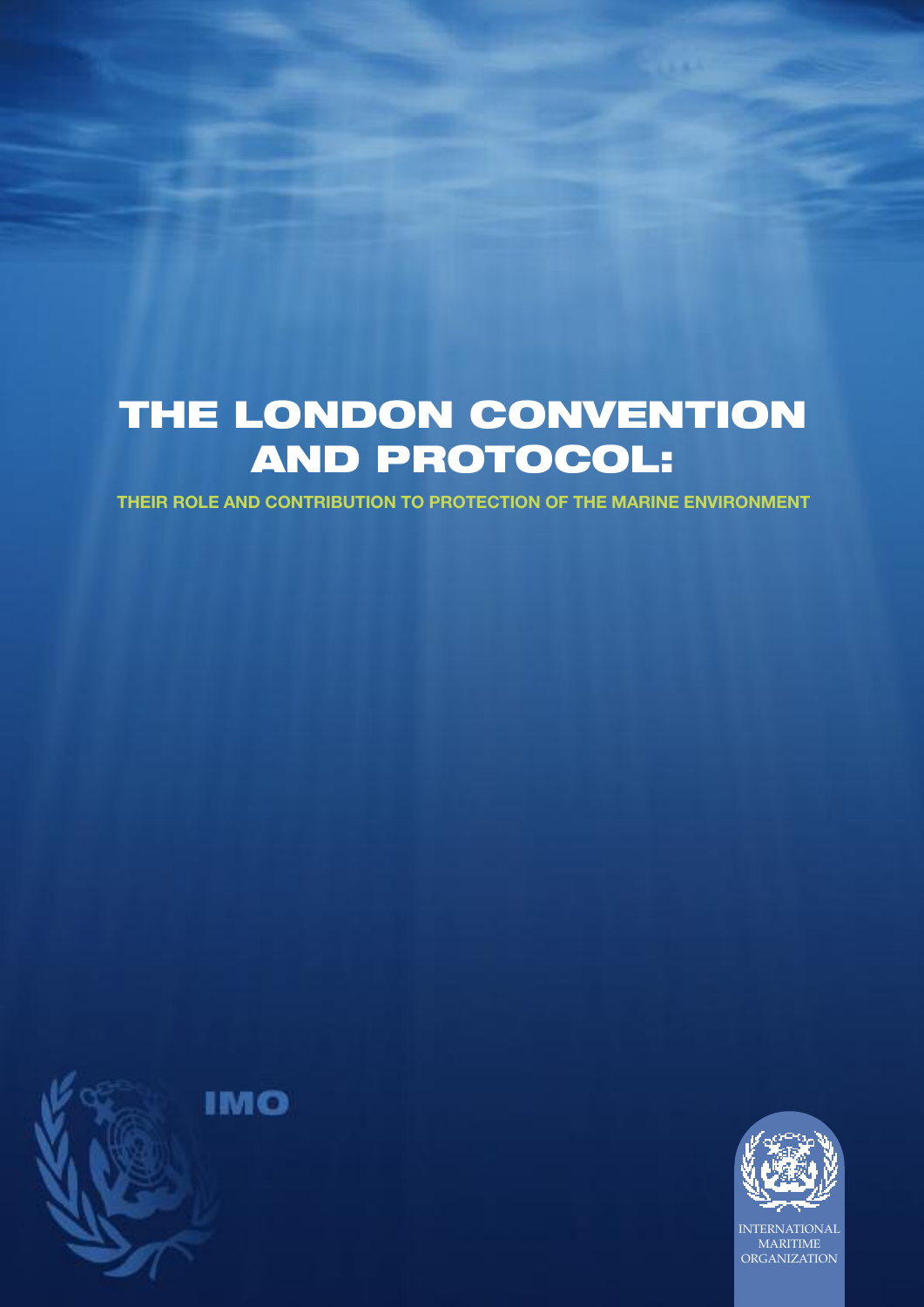## **LONDON CONVENTION AND PROTOCOL**

#### **What is the London Convention and its Protocol?**



The "Convention on the Prevention of Marine Pollution by Dumping of Wastes and Other Matter 1972", the "London Convention" for short, is one of

the first global conventions to protect the marine environment from human activities and has been in force since 1975. Its objective is to promote the effective control of all sources of marine pollution and to take all practicable steps to prevent pollution of the sea by dumping of wastes and other matter. Currently, 82 States are Parties to this Convention.

- In 1996, the "London Protocol" was agreed to further modernize the Convention and, eventually, replace it. Under the Protocol, all dumping is prohibited, except for possibly acceptable wastes on the so-called "reverse list". This list includes the following:
	- **1** dredged material;
	- **2** sewage sludge;
	- **3** fish wastes;
	- **4** vessels and platforms;
	- **5** inert, inorganic geological material (e.g., mining wastes);
	- **6** organic material of natural origin;
	- **7** bulky items primarily comprising iron, steel and concrete; and
	- **8** carbon dioxide streams from carbon dioxide capture processes for sequestration.
- The London Protocol entered into force on 24 March 2006 and has currently 32 State Parties.



#### **What has been achieved under the London Convention and its Protocol?**

- The unregulated dumping and incineration activities that developed in the late 1960s and early 1970s have been halted. Parties to the Convention agreed to control dumping by implementing regulatory programmes to assess the need for, and the potential impact of, dumping. They eliminated dumping of certain types of waste and, gradually, made this regime more restrictive by promoting sound waste management and pollution prevention. Prohibitions are in force for dumping of industrial and radioactive wastes, as well as for incineration at sea of industrial waste and sewage sludge. As mentioned earlier, under the Protocol all dumping is now prohibited, except for the socalled "reverse list".
- 4 "Generic Guidelines" and comprehensive "Specific Guidelines" have been developed for all wastes on the reverse list. These Guidelines contain step-bystep procedures to evaluate wastes being considered for sea disposal, including wasteprevention audits, assessment of alternatives, waste characterization, assessment of potential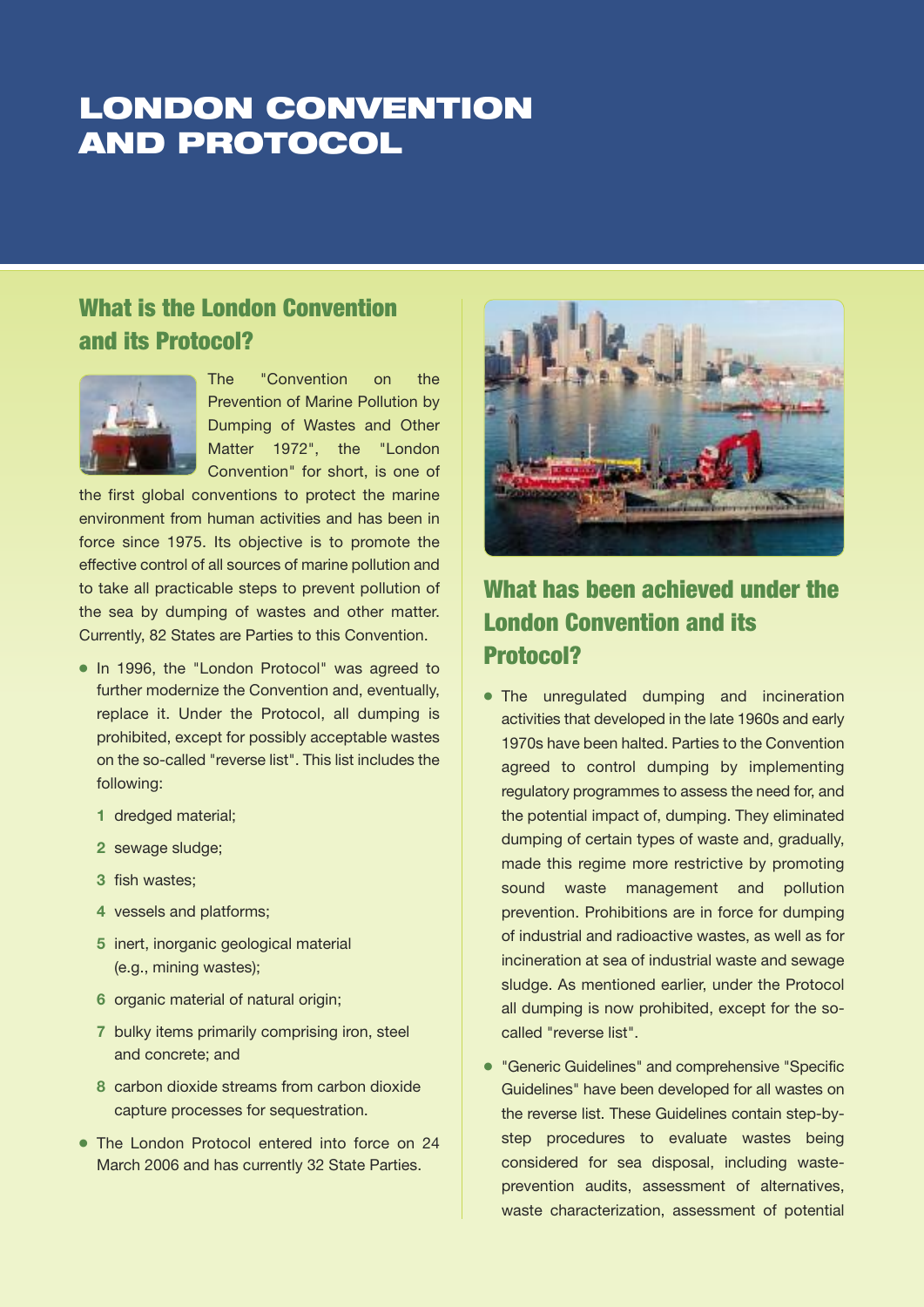









adverse environmental effects of dumping, disposal site selection, monitoring and licensing procedures. Training materials are available to promote and assist with the application of these guidelines.

- Guidance on the national implementation of the London Protocol has been developed which gives an outline of the types of action which States should consider taking at the national level.
- 4 Guidelines have also been developed for the sampling and analysis of dredged material intended for disposal at sea. These provide considerations and good practices for developing sampling plans in an effort to help users decide how to organize and prioritize their sampling activities to suit their particular goals, experience, budget and technical capabilities.
- 4 Guidelines for the application of the 'de minimis' concept have been developed and assist in making judgements on whether materials for dumping could be exempted from radiological controls or whether a specific radiological assessment is needed.
- Advice is available concerning the management of spoilt cargoes on board of vessels.
- 4 A technical co-operation and assistance programme has been set up to assist with capacity building for waste assessment and management.

4 Parties have developed a wealth of experience regarding marine pollution prevention issues, interpretation of the Convention and Protocol, licensing, compliance and field monitoring activities.

### **What are the potential benefits of membership of the London Protocol?**

- Prevention of marine pollution from dumping activities.
- 4 Access to annual meetings of Parties, where policy and regulatory aspects of dumping and protection of the marine environment are discussed.
- 4 Access to annual meetings of the Scientific Groups under the Convention and Protocol, where scientific and technical aspects of dumping and protection of the marine environment are discussed.
- 4 Membership of an agreement for control of all sources of marine pollution which promotes finding the best overall environmental solution to specific problems and sustainable use of the oceans.
- 4 Enhanced protection of a State's coastal zone and marine environment.
- 4 Access to technical assistance and experience of other Parties to aid marine environmental protection and capacity building.

#### **What are the potential costs of membership of the London Protocol?**

There are no membership fees. The potential costs, some of which may be offset when applying the 'polluter pays principle', vary among Parties and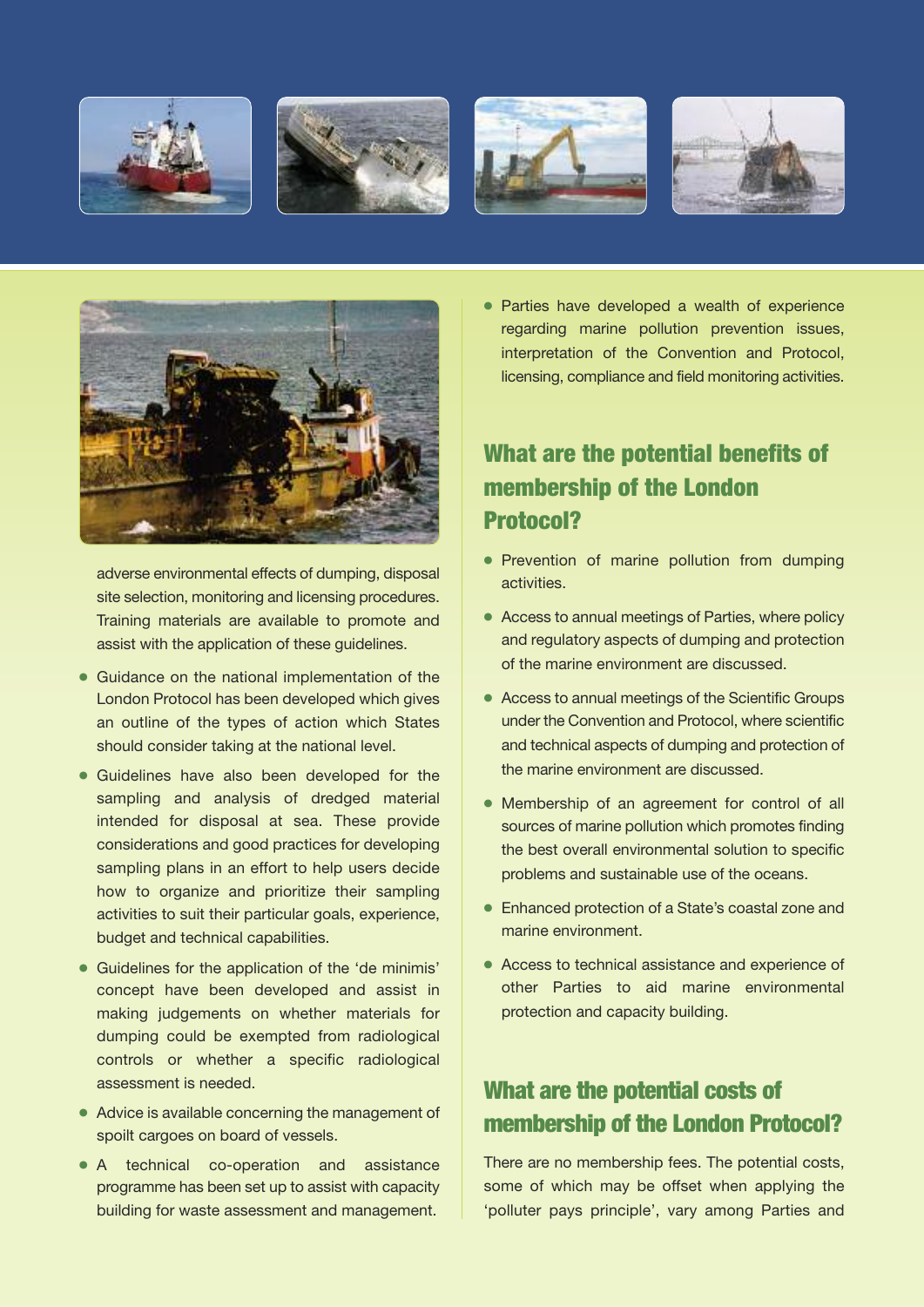







depend on the amount of dumping activities, but funding would be required for:

- Preparing enabling national legislation.
- Administering a licensing system and procedures.
- Conducting field and compliance monitoring activities and preparing reports thereon.
- Attending annual meetings of the Parties and the Scientific Groups.

#### **What are current activities under the Convention and Protocol?**

- 4 Improvement of compliance with the Convention, with emphasis on collaboration and promotion of compliance, as opposed to sanctions for noncompliance.
- 4 Further improvement of the scientific evaluation of environmental acceptability of wastes proposed for dumping, including monitoring and assessment of disposal options.
- 4 Development of guidance on placement of artificial reefs and in using best available technologies to implement the Protocol.
- 4 Technical co-operation and assistance activities are an agenda priority and are undertaken in collaboration with similar programmes under other agreements wherever possible.
- 4 A regular review of the long-term work programme and strategies for technical co-operation and assistance.
- While capture and permanent storage of carbon dioxide in sub-seabed geological formations is being promoted to help avert the threat of acidification of the oceans, caution is expressed with regard to large-scale iron fertilization of the

oceans, also to store carbon dioxide, as the knowledge on the effectiveness and potential environmental impact of such fertilization is currently insufficient.

### **How do the Convention and Protocol work together with other international agreements?**

Since the London Convention came into force in 1975, many additional global and regional agreements and programmes to protect the environment have also come into force. Both the London Convention and Protocol provide the global rules and standards on dumping as called for in Article 210.6 of the UN Convention on the Law of the Sea (1982). To ensure that implementation of the Convention co-ordinates and integrates with these agreements, several crosssectoral activities are undertaken, such as:

- Policies assisting Parties in ensuring that their national waste-management strategies cover all sources of pollution of the marine environment, including waste disposal at sea.
- Promotion of, for example, waste prevention at source and beneficial use of dredged marine sediments.

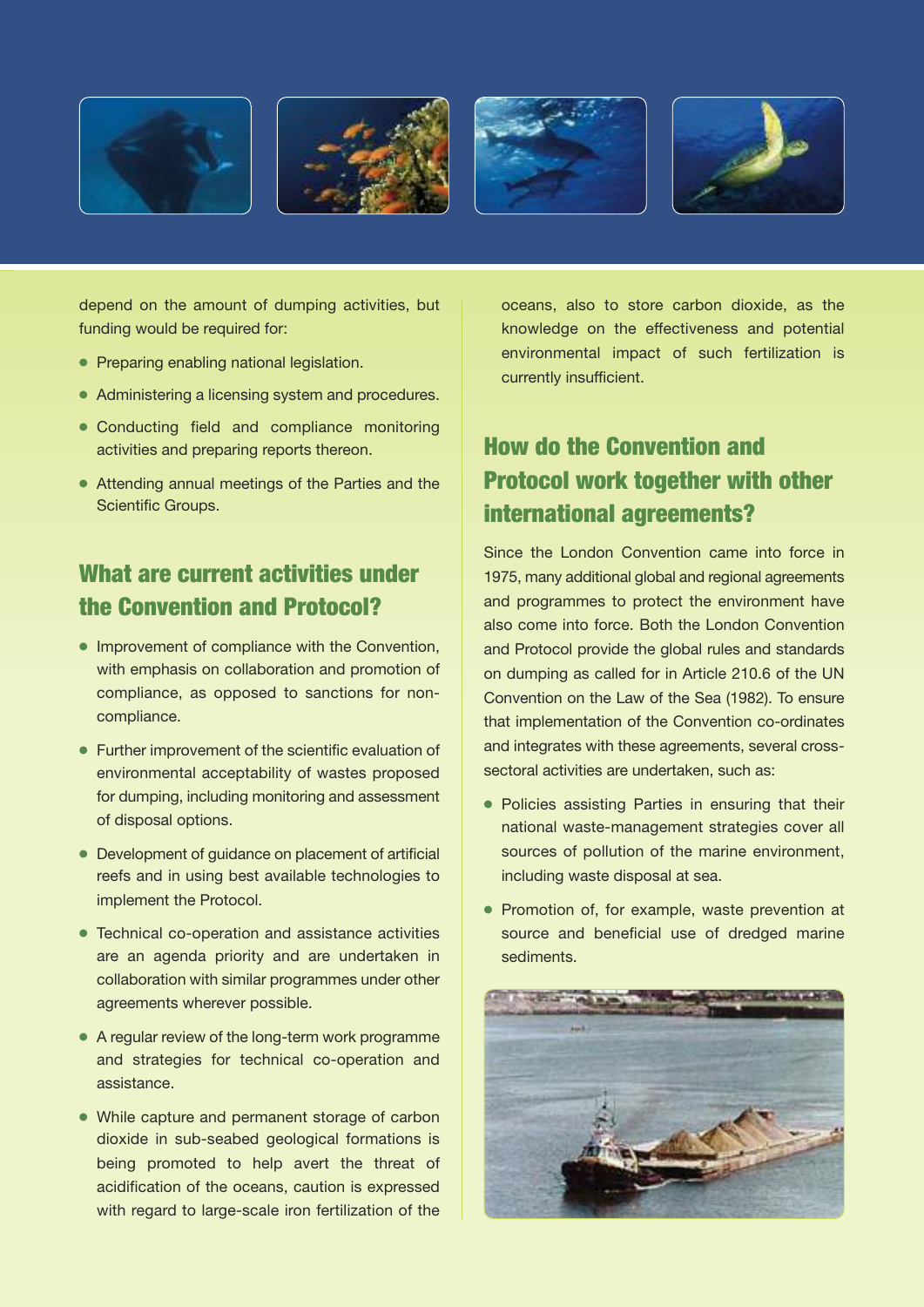







- 4 Development of advice under the Protocol which is complementary to that developed under other agreements – for instance, the Basel Convention on the Control of Transboundary Movements of Hazardous Wastes and their Disposal (1989), the International Convention for the Prevention of Pollution from Ships (MARPOL), the UNEP Global Programme of Action for the Protection of the Marine Environment from Land-Based Activities (1995) and the UNEP Regional Seas Programme.
- Setting up of co-operative arrangements with the above agreements and programmes and implementing joint activities.

### **How can a State prepare for membership of the London Protocol?**

- Study the guidance on national implementation of the London Protocol to see what is required.
- 4 Access further information on the London Protocol at: *www.londonconvention.org*
- Contact a Party in your region and learn from their experience. For a list of Parties, see the website.
- Attend a meeting as an observer; meetings are always open to all UN Member States.
- Contact the Office for the London Convention and Protocol at the address overleaf.